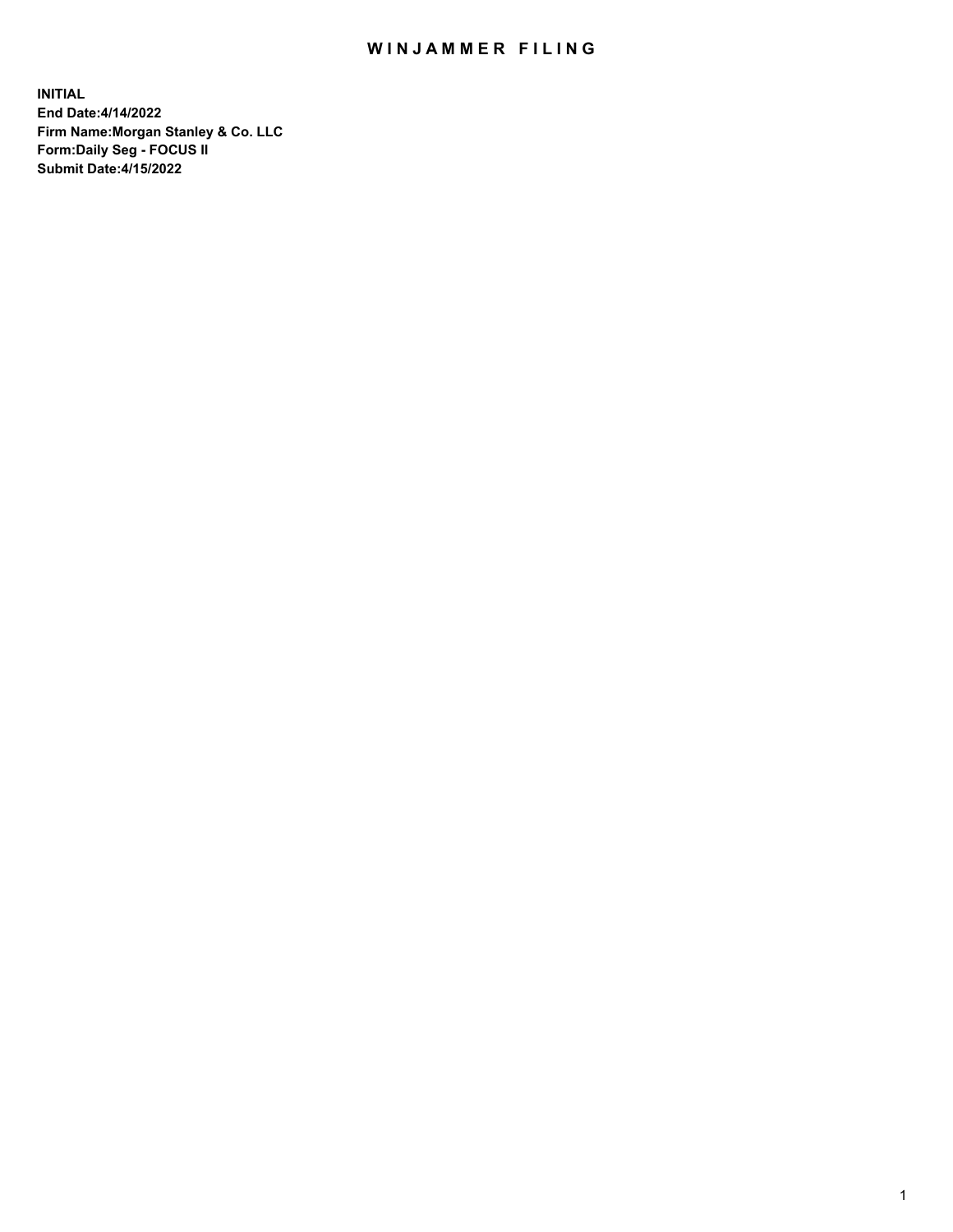**INITIAL End Date:4/14/2022 Firm Name:Morgan Stanley & Co. LLC Form:Daily Seg - FOCUS II Submit Date:4/15/2022 Daily Segregation - Cover Page**

| Name of Company                                                                                                                                                                                                                                                                                                                | <b>Morgan Stanley &amp; Co. LLC</b>                    |
|--------------------------------------------------------------------------------------------------------------------------------------------------------------------------------------------------------------------------------------------------------------------------------------------------------------------------------|--------------------------------------------------------|
| <b>Contact Name</b>                                                                                                                                                                                                                                                                                                            | <b>Ikram Shah</b>                                      |
| <b>Contact Phone Number</b>                                                                                                                                                                                                                                                                                                    | 212-276-0963                                           |
| <b>Contact Email Address</b>                                                                                                                                                                                                                                                                                                   | Ikram.shah@morganstanley.com                           |
| FCM's Customer Segregated Funds Residual Interest Target (choose one):<br>a. Minimum dollar amount: : or<br>b. Minimum percentage of customer segregated funds required:%; or<br>c. Dollar amount range between: and; or<br>d. Percentage range of customer segregated funds required between:% and%.                          | 235,000,000<br><u>0</u><br><u>00</u><br><u>00</u>      |
| FCM's Customer Secured Amount Funds Residual Interest Target (choose one):<br>a. Minimum dollar amount: ; or<br>b. Minimum percentage of customer secured funds required:%; or<br>c. Dollar amount range between: and; or<br>d. Percentage range of customer secured funds required between:% and%.                            | 140,000,000<br><u>0</u><br><u>00</u><br>0 <sub>0</sub> |
| FCM's Cleared Swaps Customer Collateral Residual Interest Target (choose one):<br>a. Minimum dollar amount: ; or<br>b. Minimum percentage of cleared swaps customer collateral required:% ; or<br>c. Dollar amount range between: and; or<br>d. Percentage range of cleared swaps customer collateral required between:% and%. | 92,000,000<br><u>0</u><br><u>00</u><br>00              |

Attach supporting documents CH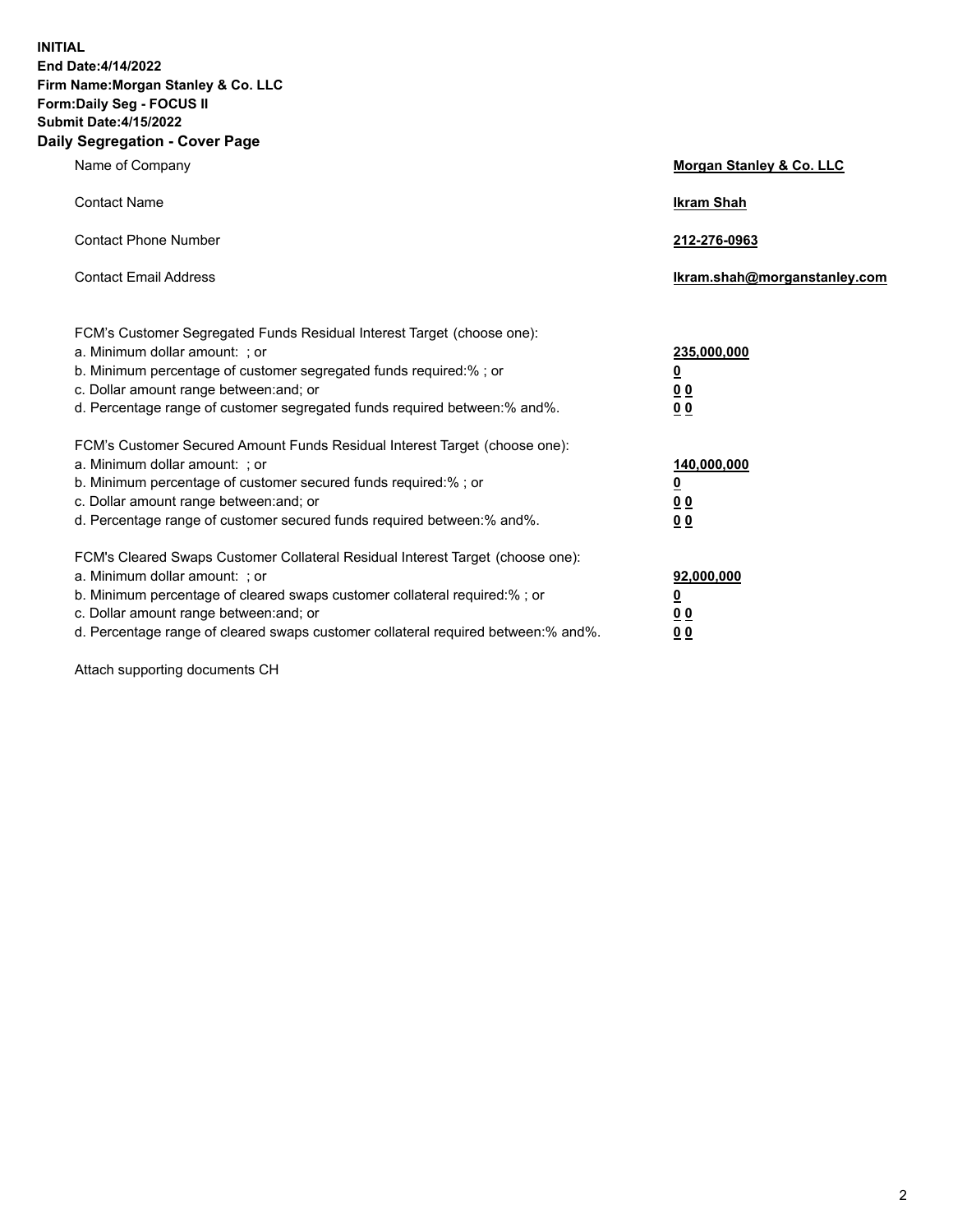## **INITIAL End Date:4/14/2022 Firm Name:Morgan Stanley & Co. LLC Form:Daily Seg - FOCUS II Submit Date:4/15/2022 Daily Segregation - Secured Amounts** Foreign Futures and Foreign Options Secured Amounts Amount required to be set aside pursuant to law, rule or regulation of a foreign government or a rule of a self-regulatory organization authorized thereunder 1. Net ledger balance - Foreign Futures and Foreign Option Trading - All Customers A. Cash **4,735,796,690** [7315] B. Securities (at market) **2,343,960,828** [7317] 2. Net unrealized profit (loss) in open futures contracts traded on a foreign board of trade **2,453,333,095** [7325] 3. Exchange traded options a. Market value of open option contracts purchased on a foreign board of trade **46,343,194** [7335] b. Market value of open contracts granted (sold) on a foreign board of trade **-29,099,738** [7337] 4. Net equity (deficit) (add lines 1. 2. and 3.) **9,550,334,069** [7345] 5. Account liquidating to a deficit and account with a debit balances - gross amount **27,085,638** [7351] Less: amount offset by customer owned securities **-23,315,176** [7352] **3,770,462** 6. Amount required to be set aside as the secured amount - Net Liquidating Equity Method (add lines 4 and 5) 7. Greater of amount required to be set aside pursuant to foreign jurisdiction (above) or line 6. FUNDS DEPOSITED IN SEPARATE REGULATION 30.7 ACCOUNTS 1. Cash in banks A. Banks located in the United States **198,915,451** [7500] B. Other banks qualified under Regulation 30.7 **276,822,043** [7520] **475,737,494** 2. Securities A. In safekeeping with banks located in the United States **1,170,578,763** [7540] B. In safekeeping with other banks qualified under Regulation 30.7 **80,500,946** [7560] **1,251,079,709** 3. Equities with registered futures commission merchants A. Cash **30,491,080** [7580] B. Securities **0** [7590] C. Unrealized gain (loss) on open futures contracts **8,248,033** [7600] D. Value of long option contracts **0** [7610] E. Value of short option contracts **0** [7615] **38,739,113** [7620] 4. Amounts held by clearing organizations of foreign boards of trade A. Cash **0** [7640] B. Securities **0** [7650] C. Amount due to (from) clearing organization - daily variation **0** [7660] D. Value of long option contracts **0** [7670] E. Value of short option contracts **0** [7675] **0** [7680] 5. Amounts held by members of foreign boards of trade A. Cash **4,489,210,726** [7700] B. Securities **1,092,881,118** [7710] C. Unrealized gain (loss) on open futures contracts **2,445,085,061** [7720] D. Value of long option contracts **46,343,194** [7730] E. Value of short option contracts **-29,099,738** [7735] **8,044,420,361**

- 6. Amounts with other depositories designated by a foreign board of trade **0** [7760]
- 7. Segregated funds on hand **0** [7765]
- 8. Total funds in separate section 30.7 accounts **9,809,976,677** [7770]
- 9. Excess (deficiency) Set Aside for Secured Amount (subtract line 7 Secured Statement Page 1 from Line 8)
- 10. Management Target Amount for Excess funds in separate section 30.7 accounts **140,000,000** [7780]
- 11. Excess (deficiency) funds in separate 30.7 accounts over (under) Management Target **115,872,146** [7785]

3

**0** [7305]

[7354]

[7530]

[7570]

[7740]

**255,872,146** [7380]

**9,554,104,531** [7355]

**9,554,104,531** [7360]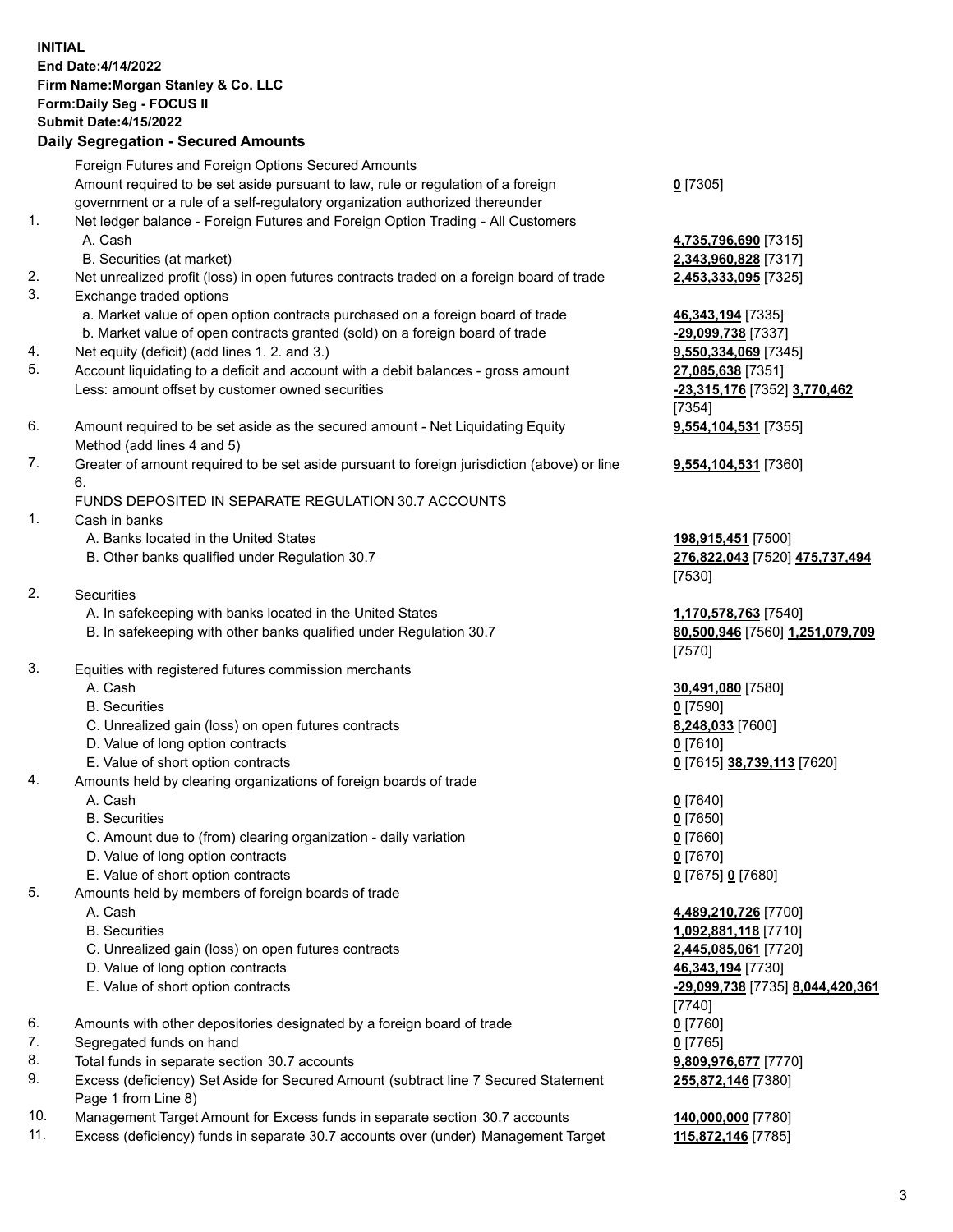**INITIAL End Date:4/14/2022 Firm Name:Morgan Stanley & Co. LLC Form:Daily Seg - FOCUS II Submit Date:4/15/2022 Daily Segregation - Segregation Statement** SEGREGATION REQUIREMENTS(Section 4d(2) of the CEAct) 1. Net ledger balance A. Cash **17,769,218,138** [7010] B. Securities (at market) **8,727,075,501** [7020] 2. Net unrealized profit (loss) in open futures contracts traded on a contract market **219,842,474** [7030] 3. Exchange traded options A. Add market value of open option contracts purchased on a contract market **3,166,425,602** [7032] B. Deduct market value of open option contracts granted (sold) on a contract market **-2,159,889,483** [7033] 4. Net equity (deficit) (add lines 1, 2 and 3) **27,722,672,232** [7040] 5. Accounts liquidating to a deficit and accounts with debit balances - gross amount **1,254,165,268** [7045] Less: amount offset by customer securities **-1,250,776,228** [7047] **3,389,040** [7050] 6. Amount required to be segregated (add lines 4 and 5) **27,726,061,272** [7060] FUNDS IN SEGREGATED ACCOUNTS 7. Deposited in segregated funds bank accounts A. Cash **2,722,581,839** [7070] B. Securities representing investments of customers' funds (at market) **0** [7080] C. Securities held for particular customers or option customers in lieu of cash (at market) **3,347,870,281** [7090] 8. Margins on deposit with derivatives clearing organizations of contract markets A. Cash **15,575,334,292** [7100] B. Securities representing investments of customers' funds (at market) **0** [7110] C. Securities held for particular customers or option customers in lieu of cash (at market) **5,213,868,339** [7120] 9. Net settlement from (to) derivatives clearing organizations of contract markets **64,804,201** [7130] 10. Exchange traded options A. Value of open long option contracts **3,166,425,602** [7132] B. Value of open short option contracts **-2,159,889,483** [7133] 11. Net equities with other FCMs A. Net liquidating equity **16,446,630** [7140] B. Securities representing investments of customers' funds (at market) **0** [7160] C. Securities held for particular customers or option customers in lieu of cash (at market) **0** [7170] 12. Segregated funds on hand **165,336,881** [7150] 13. Total amount in segregation (add lines 7 through 12) **28,112,778,582** [7180] 14. Excess (deficiency) funds in segregation (subtract line 6 from line 13) **386,717,310** [7190] 15. Management Target Amount for Excess funds in segregation **235,000,000** [7194]

16. Excess (deficiency) funds in segregation over (under) Management Target Amount Excess

**151,717,310** [7198]